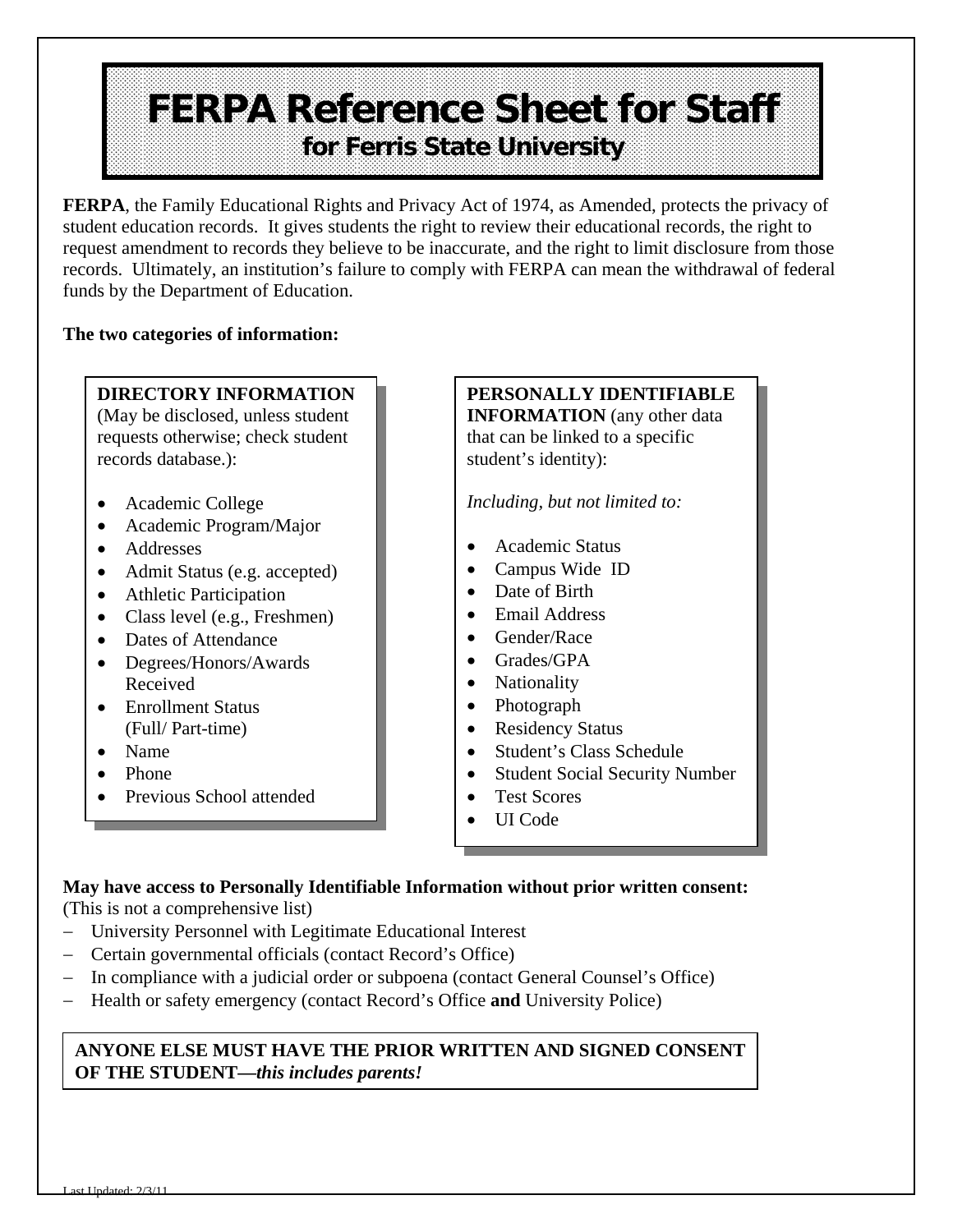

You must maintain a record of all requests for access to Personally Identifiable Information, whether those requests are honored or not.

#### **RECORDS ACCESS BY UNIVERSITY PERSONNEL:**

University support staff members may have access to a student's educational records if they have a Legitimate Educational Interest. This means they need the information to fulfill a specific professional duty.

The following is a list of information items that are **NOT** considered educational records and therefore are not subject to students' requests for review:

- Law-enforcement records
- Records maintained exclusively for individuals in their capacity as employees; *HOWEVER*, records of those who are employed as a result of their status as students (work-study, student workers, etc.) **ARE** educational records
- Medical treatment records
- Alumni records
- Sole-source/Sole-possession documents

Sole-source/possession documents are notes (memory joggers—not grade or GPA related) created by you, meant for your eyes only. As long as no one else ever sees or knows about them, they remain private and are not subject to FERPA.

## **FOR MORE INFORMATION**

Contact the **Records Office** (**CSS 201)**  231.591.2792

A Unit of Enrollment Services Division of Student Affairs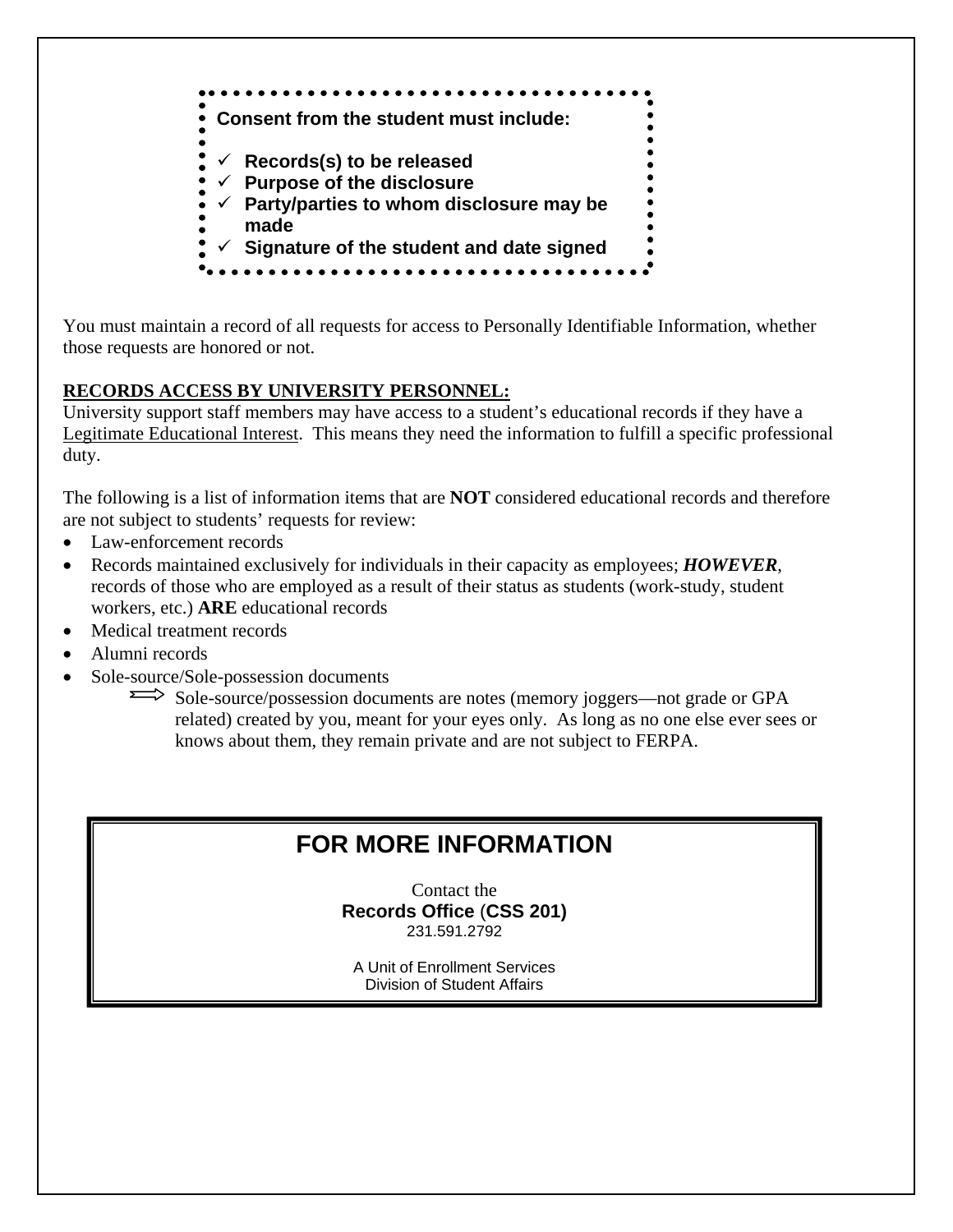#### **Guide for Release of Student Information**

| <b>DIRECTORY INFORMATION</b>              | <b>Students</b> | Parent/Spouse | General Public | Government<br>Agencies | Employers  | Other Institutions | FSU Faculty/Staff |
|-------------------------------------------|-----------------|---------------|----------------|------------------------|------------|--------------------|-------------------|
| Academic College (e.g. Business)          | <b>Yes</b>      | Yes           | <b>Yes</b>     | <b>Yes</b>             | <b>Yes</b> | <b>Yes</b>         | <b>Yes</b>        |
| <b>Academic Program/Major</b>             | <b>Yes</b>      | <b>Yes</b>    | <b>Yes</b>     | <b>Yes</b>             | Yes        | <b>Yes</b>         | Yes               |
| Address/Telephone*                        | <b>Yes</b>      | <b>Yes</b>    | <b>Yes</b>     | <b>Yes</b>             | <b>Yes</b> | <b>Yes</b>         | Yes               |
| <b>Admission Status (accepted)</b>        | <b>Yes</b>      | Yes           | <b>Yes</b>     | <b>Yes</b>             | Yes        | <b>Yes</b>         | Yes               |
| <b>Athletic Participation*</b>            | Yes             | <b>Yes</b>    | Yes            | <b>Yes</b>             | Yes        | Yes                | Yes               |
| Class Level (e.g., Freshman)              | <b>Yes</b>      | Yes           | <b>Yes</b>     | <b>Yes</b>             | Yes        | <b>Yes</b>         | Yes               |
| <b>Dates of Attendance</b>                | <b>Yes</b>      | <b>Yes</b>    | <b>Yes</b>     | <b>Yes</b>             | <b>Yes</b> | <b>Yes</b>         | <b>Yes</b>        |
| <b>Degrees/Honors/Awards Received</b>     | Yes             | Yes           | Yes            | Yes                    | Yes        | Yes                | Yes               |
| <b>Enrollment Status (full/part time)</b> | Yes             | Yes           | Yes            | <b>Yes</b>             | Yes        | Yes                | Yes               |
| <b>Name of Student</b>                    | <b>Yes</b>      | Yes           | <b>Yes</b>     | <b>Yes</b>             | <b>Yes</b> | <b>Yes</b>         | Yes               |
| <b>Previous Schools Attended</b>          | <b>Yes</b>      | Yes           | <b>Yes</b>     | <b>Yes</b>             | Yes        | <b>Yes</b>         | Yes               |

#### **PERSONALLY IDENTIFIABLE**

| <b>Academic Status (Probation,</b><br>Denied)       | <b>No</b> | No | <b>No</b> | No        | No        | No  | Yes        |
|-----------------------------------------------------|-----------|----|-----------|-----------|-----------|-----|------------|
|                                                     |           |    |           |           |           |     |            |
| <b>Campus Wide ID Number</b>                        | <b>No</b> | No | No        | No.       | No        | No  | <b>Yes</b> |
|                                                     |           |    |           |           |           |     |            |
| Date of Birth **                                    | <b>No</b> | No | <b>No</b> | No        | No        | No  | No         |
|                                                     |           |    |           |           |           |     |            |
| $E$ -mail $*$                                       | <b>No</b> | No | <b>No</b> | No        | No        | No  | Yes        |
|                                                     |           |    |           |           |           |     |            |
| Gender/Race/Nationality/<br><b>Residency Status</b> | <b>No</b> | No | <b>No</b> | No        | No        | No. | Yes        |
|                                                     |           |    |           |           |           |     |            |
| <b>Grades/Grade Point Average</b>                   | <b>No</b> | No | <b>No</b> | No        | No        | No  | <b>Yes</b> |
|                                                     |           |    |           |           |           |     |            |
| Photograph                                          | <b>No</b> | No | <b>No</b> | No.       | No        | No. | Yes        |
|                                                     |           |    |           |           |           |     |            |
| <b>Student's Class Schedule</b>                     | <b>No</b> | No | <b>No</b> | No.       | No        | No  | <b>Yes</b> |
|                                                     |           |    |           |           |           |     |            |
| <b>Student Social Security Number **</b>            | <b>No</b> | No | <b>No</b> | No        | No        | No  | No         |
|                                                     |           |    |           |           |           |     |            |
| Test Scores (ACT, etc.)                             | No        | No | <b>No</b> | <b>No</b> | <b>No</b> | No  | <b>Yes</b> |

**\*Note**: It is not the policy of Ferris State University to provide a cumulative list of information regarding our students to third party. Release of non-restricted information should be done on an individual case-by-case basis.